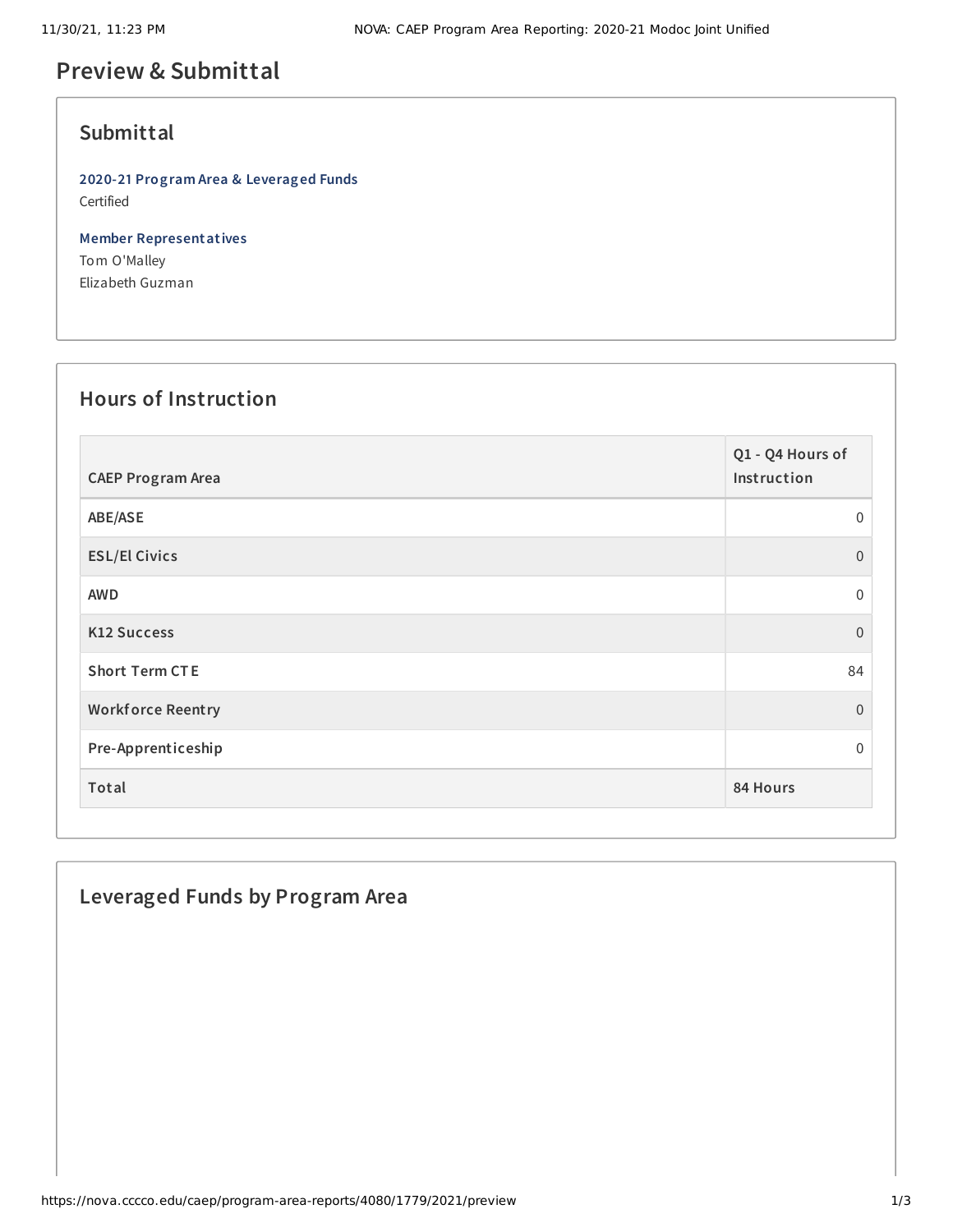| <b>Fund</b>                                  | ABE/ASE | ESL/El<br>Civics | <b>AWD</b> | K12<br><b>Success</b> | Short<br>Term<br><b>CTE</b> | Workforce<br>Reentry | Pre-<br>Apprenticeship | Totals   |
|----------------------------------------------|---------|------------------|------------|-----------------------|-----------------------------|----------------------|------------------------|----------|
| California Adult<br><b>Education Program</b> | \$0     | \$0              | \$0        | \$0                   | \$31,485                    | \$0                  | \$0                    | \$31,485 |
| <b>CalWORKs</b>                              | \$0     | \$0              | \$0        | \$0                   | \$0                         | \$0                  | \$0                    | \$0      |
| NonCredit                                    | \$0     | \$0              | \$0        | \$0                   | \$0                         | \$0                  | \$0                    | \$0      |
| <b>Perkins</b>                               | \$0     | \$0              | \$0        | \$0                   | \$0                         | \$0                  | \$0                    | \$0      |
| <b>LCFF</b>                                  | \$0     | \$0              | \$0        | \$0                   | \$0                         | \$0                  | \$0                    | \$0      |
| Fees                                         | \$0     | \$0              | \$0        | \$0                   | \$0                         | \$0                  | \$0                    | \$0      |
| K12 Adult Ed Jail<br><b>Funds</b>            | \$0     | \$0              | \$0        | \$0                   | \$0                         | \$0\$                | \$0                    | \$0      |
| <b>WIOA II</b>                               | \$0     | \$0              | \$0        | \$0                   | \$0                         | \$0                  | \$0                    | \$0      |
| <b>Contracted Services</b>                   | \$0     | \$0              | \$0        | \$0                   | \$0                         | \$0                  | \$0                    | \$0      |
| <b>Totals</b>                                | \$0     | \$0              | \$0        | \$0                   | \$31,485                    | \$0                  | \$0                    | \$31,485 |

# **Certification**

**25 Lassen-Modoc Adult Education Consortium - Primary Contact**

**Carol Growdon** [cgrowdon@lassencollege.edu](mailto:cgrowdon@lassencollege.edu)

**Mitch Rosin** [mitch.rosin2@gmail.com](mailto:mitch.rosin2@gmail.com)

Appro ved by Mitch Ro sin

**11/30/2021 03:22 PM PST**